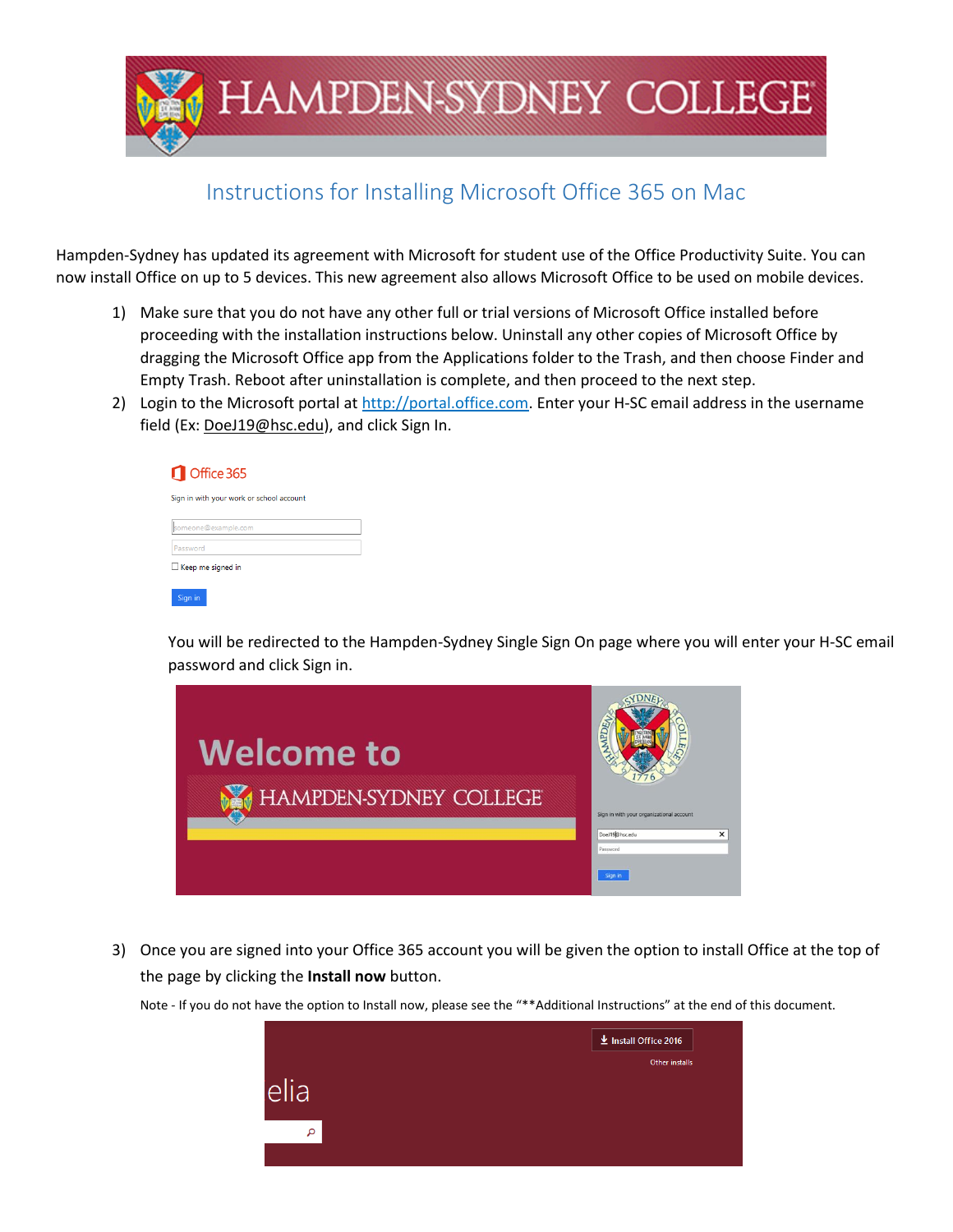

4) The installer package will download, and can be located in the Downloads folder on your system. Run the Microsoft Office 2016 Installer Package.



5) When the installer starts click **Continue** to begin the installation, click **Continue** again, and then click **Agree** to accept the license agreement.



Next click **Continue** to confirm the destination, and then click **Install**.



**Enter your password**, and click **Install Software** to allow the installation to take place.

Once the installation is complete click **Close**.